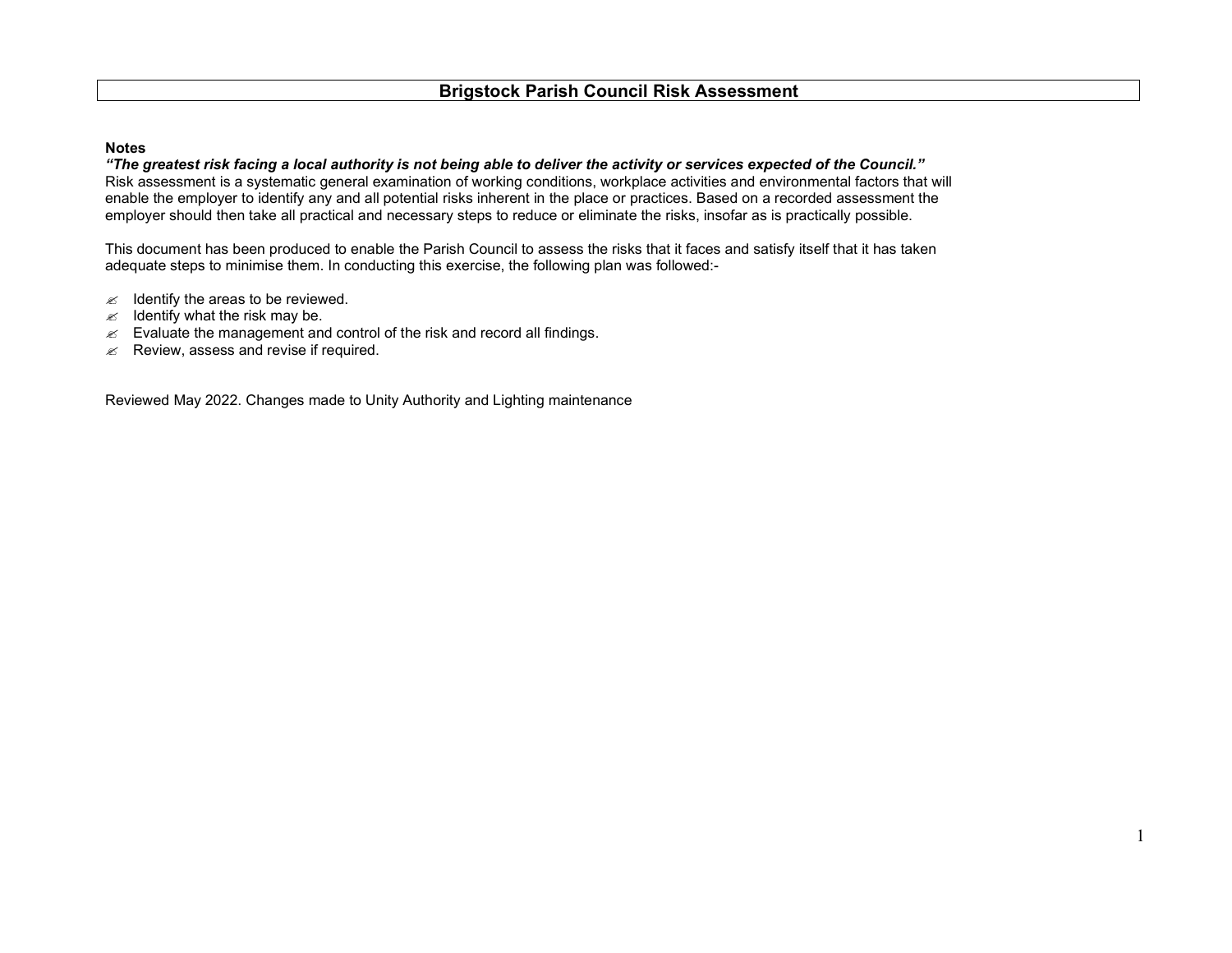|  |  |  |  | <b>Brigstock Parish Council Risk Assessment</b> |
|--|--|--|--|-------------------------------------------------|
|--|--|--|--|-------------------------------------------------|

| <b>FINANCE AND MANAGEMENT</b> |                                                                                                           |             |                                                                                                                                                                                                                                                                                                                                                                                                                                                                                                                                                                                                                                                                                    |                                                                                                                                                                                                           |  |  |
|-------------------------------|-----------------------------------------------------------------------------------------------------------|-------------|------------------------------------------------------------------------------------------------------------------------------------------------------------------------------------------------------------------------------------------------------------------------------------------------------------------------------------------------------------------------------------------------------------------------------------------------------------------------------------------------------------------------------------------------------------------------------------------------------------------------------------------------------------------------------------|-----------------------------------------------------------------------------------------------------------------------------------------------------------------------------------------------------------|--|--|
| <b>Subject</b>                | <b>Risk(s) Identified</b>                                                                                 | H/M/L       | <b>Management/Control of Risk</b>                                                                                                                                                                                                                                                                                                                                                                                                                                                                                                                                                                                                                                                  | <b>Review/Assess/Revise</b>                                                                                                                                                                               |  |  |
| <b>Business</b><br>continuity | Risk of Council not being able to<br>continue its business due to an<br>unexpected or tragic circumstance | L           | All files and recent records are kept at the Clerk's home. The Clerk makes<br>regular back-ups of files to an external hard drive. In the event of the Clerk<br>being indisposed the Chairman to contact the Northamptonshire Association of<br>Local Councils for advice.                                                                                                                                                                                                                                                                                                                                                                                                         | Existing procedures adequate. Review<br>when necessary.                                                                                                                                                   |  |  |
| Precept                       | Adequacy of precept<br>Requirements not submitted to NNC<br>Amount not received by NNC                    | L<br>L<br>L | The Council reviews the Precept requirement annually at the November<br>meeting and reviews the presented budget update information, including<br>actual position and projected position to year-end and estimated figures for the<br>next financial year. With this information the Council then agrees the amounts<br>set for the specific budget headings for the following year, the total of which is<br>resolved to be the precept amount to be requested from North<br>Northamptonshire Council. This figure is submitted by the Clerk in writing to<br>North Northamptonshire Council. The Clerk informs Council when the monies<br>are received (approx April & October). | Existing procedure adequate.                                                                                                                                                                              |  |  |
| Financial records             | Inadequate records<br><b>Financial irregularities</b>                                                     | L           | The Council has Financial Regulations that set out the requirements.                                                                                                                                                                                                                                                                                                                                                                                                                                                                                                                                                                                                               | Existing procedure adequate.<br>Review the Financial Regulations when<br>necessary.                                                                                                                       |  |  |
| Bank and banking              | Inadequate checks<br><b>Bank mistakes</b><br>Loss<br>Charges                                              | L           | The Council has Financial Regulations that set out the requirements for<br>banking, cheques and reconciliation of accounts.<br>The bank does make occasional errors in processing cheques which are<br>discovered when the Clerk reconciles the bank accounts, these are dealt with<br>immediately by informing the bank and awaiting their correction.<br>The Clerk reviews the Councils banking arrangements regularly.                                                                                                                                                                                                                                                          | Existing procedure adequate.<br>Review the Financial Regulations when<br>necessary and bank signatory list when<br>necessary, especially after an AGM and<br>an election.<br>Monitor the bank statements. |  |  |
| Cash                          | Loss through theft or dishonesty                                                                          | L           | The Council has Financial Regulations that set out the requirements.<br>Cash received is banked as soon as practicable.<br>The council has no petty cash.<br>The Council's insurance policy has a Fidelity Guarantee.                                                                                                                                                                                                                                                                                                                                                                                                                                                              | Existing procedure adequate.<br>Review the Financial<br>Regulations when necessary.<br>Ensure Fidelity Insurance is adequate.                                                                             |  |  |
| Reporting<br>and auditing     | Information communication<br>Compliance                                                                   | L<br>L      | A budget monitoring statement is produced before each Council meeting with<br>the agenda and discussed and approved at the meeting. A full list of payments<br>and receipts and cheques to be signed is provided at the meeting and the<br>financial records including a breakdown of receipts and payments are<br>presented at each meeting.<br>Council should regularly audit internally.                                                                                                                                                                                                                                                                                        | Existing communication procedures<br>adequate.<br>Council annually to appoint a sub<br>committee to check financial records for<br>Fidelity compliance                                                    |  |  |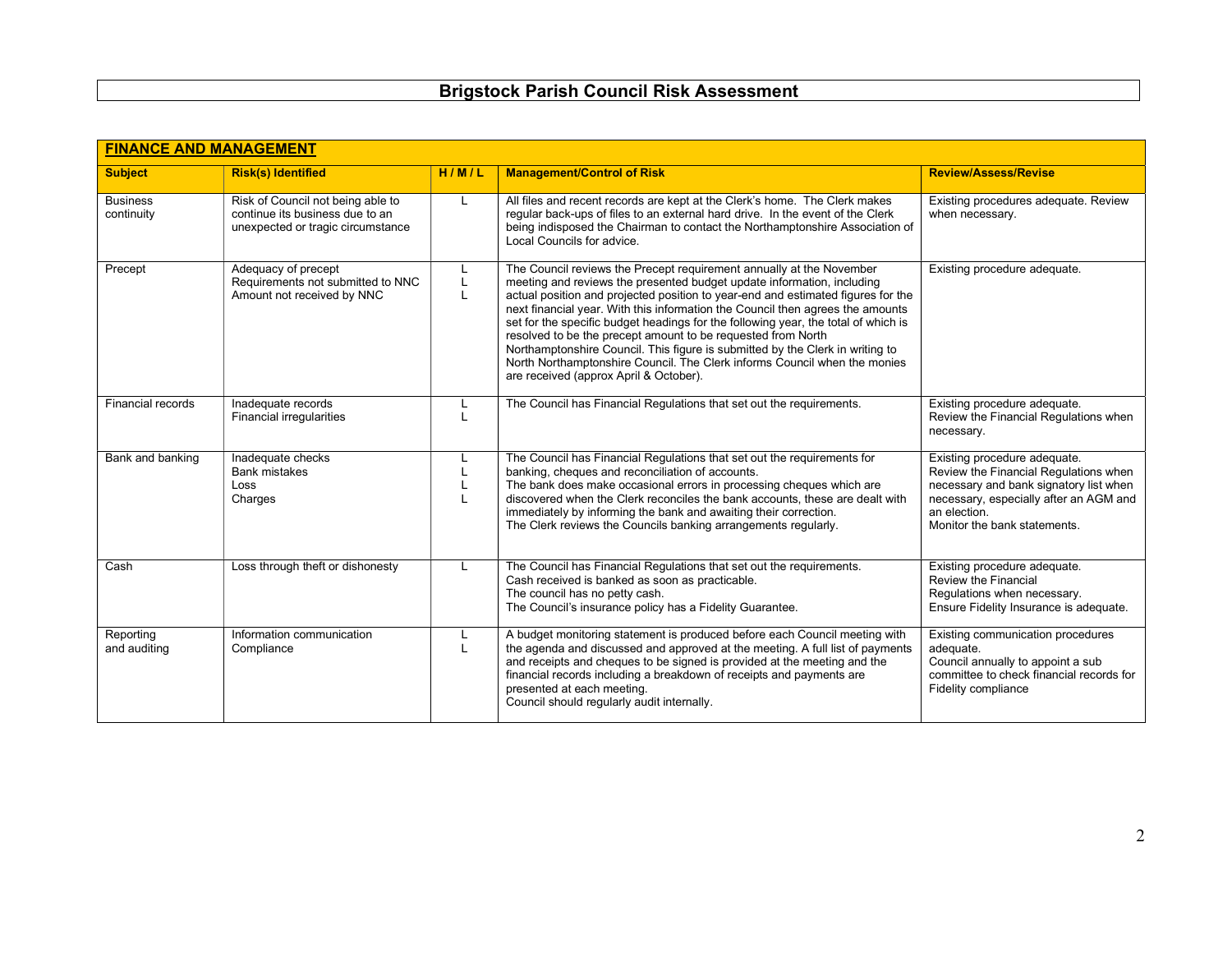| <b>FINANCE AND MANAGEMENT</b>                     |                                                                                                                                                                |       |                                                                                                                                                                                                                                                                                                                                                                                                                                        |                                                                                                 |  |
|---------------------------------------------------|----------------------------------------------------------------------------------------------------------------------------------------------------------------|-------|----------------------------------------------------------------------------------------------------------------------------------------------------------------------------------------------------------------------------------------------------------------------------------------------------------------------------------------------------------------------------------------------------------------------------------------|-------------------------------------------------------------------------------------------------|--|
| <b>Subject</b>                                    | <b>Risk(s) Identified</b>                                                                                                                                      | H/M/L | <b>Management/Control of Risk</b>                                                                                                                                                                                                                                                                                                                                                                                                      | <b>Review/Assess/Revise</b>                                                                     |  |
| Direct costs<br>Overhead expenses<br><b>Debts</b> | Goods not supplied but billed<br>Incorrect invoicing<br>Cheque payable incorrect<br>Unpaid invoices                                                            |       | The Council has Financial Regulations that set out the requirements.<br>At each Council meeting the list of invoices awaiting approval is distributed to<br>Councillors, and considered. Council approves the list of requests for<br>payment.<br>Unpaid invoices are pursued and where possible, payment is obtained in<br>advance.                                                                                                   | Existing procedure adequate.<br>Review the Financial Regulations when<br>necessary.             |  |
| Grants and support -<br>payable                   | Power to pay<br>Authorisation of Council to pay                                                                                                                | L     | All such expenditure goes through the required Council process of approval,<br>minuted and listed accordingly if a payment is made using the S137 power of<br>expenditure.<br>All cheques signed by two councillors                                                                                                                                                                                                                    | Existing procedure adequate.<br>Parish Councillors request a copy of<br>S137 rules if required. |  |
| Grants -<br>receivable                            | Receipts of Grant                                                                                                                                              |       | The Parish Council receives no regular grants<br>Any one-off grants awarded would come with terms and conditions to be<br>satisfied.                                                                                                                                                                                                                                                                                                   | Existing procedures adequate.                                                                   |  |
| Charges -                                         | Receipt of rental                                                                                                                                              | L     | The Clerk issues an annual invoices for rents in April of each year                                                                                                                                                                                                                                                                                                                                                                    | Existing procedure adequate.<br>Review agreement and fees annually.                             |  |
| Best value<br>Accountability                      | Work awarded incorrectly<br>Overspend on services                                                                                                              | M     | As per Financial Regulations normal Parish Council practice would be to seek,<br>if possible, more than one quotation for any substantial work required to be<br>undertaken or goods. For major contract services, formal competitive tenders<br>would be sought. If a problem is encountered with a contract the Clerk would<br>investigate the situation, check the quotation/tender, research the problem and<br>report to Council. | Existing procedure adequate.<br>Review Financial Regulations regularly.                         |  |
| Salaries and assoc.<br>costs                      | Salary paid incorrectly<br>Wrong rate paid<br>False employee<br>Wrong deductions of NI or Tax<br>Unpaid Tax & NI contributions to the<br><b>Inland Revenue</b> |       | The Parish Council authorises the appointment of all employees at Council<br>meetings. Salary rates are assessed annually by the Council and applied on<br>1st April each year. Salary is paid as agreed at the start of employment.<br>The Tax and NI contributions due are calculated by the parish accountant. All<br>Tax and NI payments are submitted in the Inland Revenue in a timely fashion.                                  | Existing appointment and payment<br>system is adequate.                                         |  |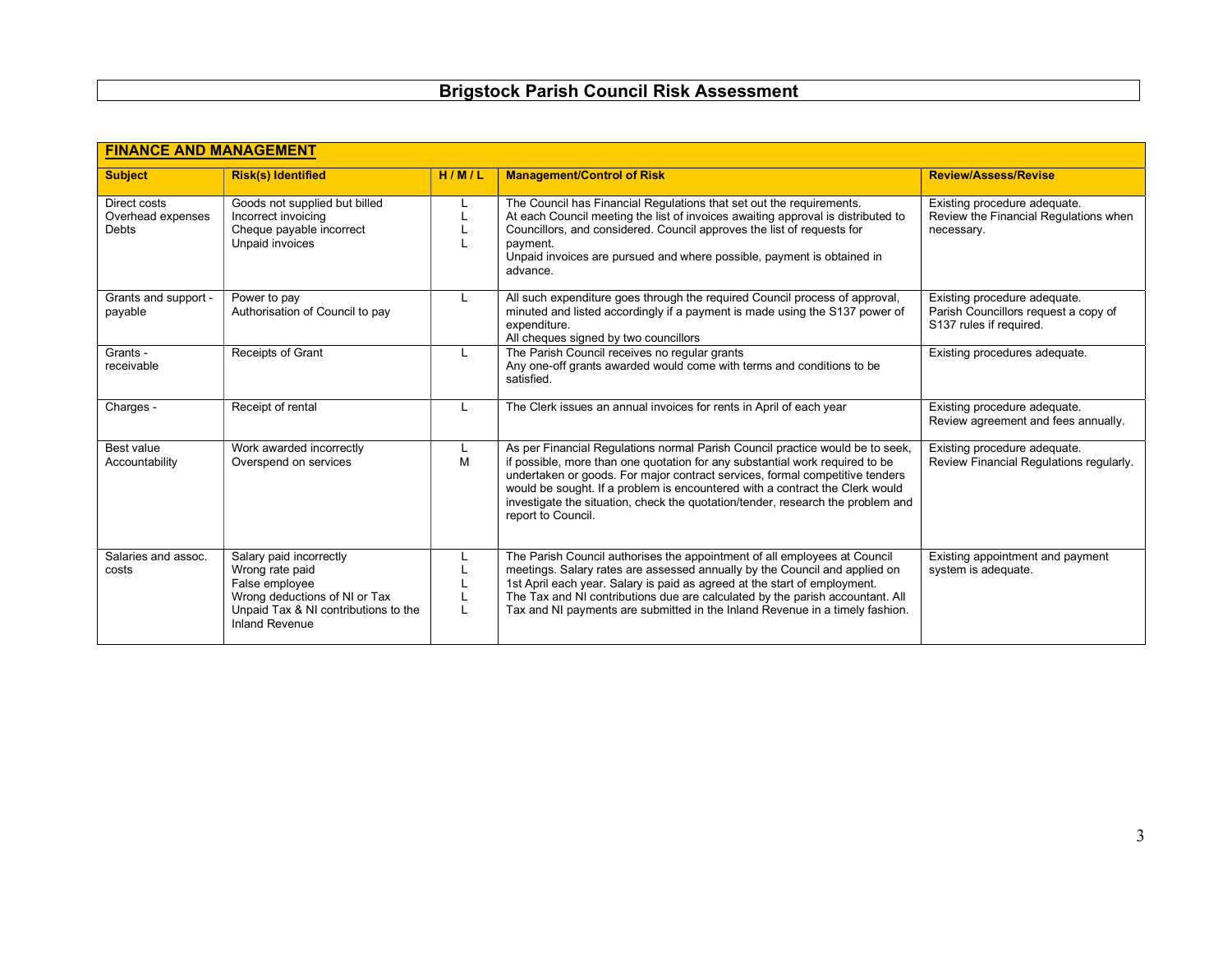| <b>FINANCIAL AND MANAGEMENT</b>           |                                                                 |                   |                                                                                                                                                                                                                                                                                                                                                                                                                                       |                                                                                                                                                                                                                            |  |
|-------------------------------------------|-----------------------------------------------------------------|-------------------|---------------------------------------------------------------------------------------------------------------------------------------------------------------------------------------------------------------------------------------------------------------------------------------------------------------------------------------------------------------------------------------------------------------------------------------|----------------------------------------------------------------------------------------------------------------------------------------------------------------------------------------------------------------------------|--|
| <b>Subject</b>                            | <b>Risk(s) Identified</b>                                       | H/M/L             | <b>Management/Control of Risk</b>                                                                                                                                                                                                                                                                                                                                                                                                     | <b>Review/Assess/Revise</b>                                                                                                                                                                                                |  |
| Clerk/Other workers<br>(voluntary/casual) | Loss of Clerk<br>Fraud<br>Actions undertaken<br>Health & Safety | L<br>$\mathbf{I}$ | A budget should be established to enable training for the CiLCA qualification in<br>the event of the Clerk resigning.<br>The Clerk and Councillors should be provided with relevant training, reference<br>books, access to assistance and legal advice required to undertake their role.<br>Staff should be supplied with adequate direction and safety equipment<br>undertake their roles, ie. protective clothing and training etc | Include in financial statement when<br>setting precept.<br>Existing procedure adequate.<br>Purchase reference books where<br>necessary.<br>.Monitor working conditions,<br>safety requirements and insurance<br>regularly. |  |
| Election costs                            | Risk of an election cost                                        | L/M               | Risk is higher in an election year. When an election is due the Clerk will obtain<br>an estimate of costs from the Unity Authority for a full election and an<br>uncontested election. There are no measures which can be adopted to<br>minimise the risk of having a contested election as this is a democratic<br>process and should not be stifled.                                                                                | Existing procedure adequate.                                                                                                                                                                                               |  |
| <b>VAT</b>                                | Re-claiming/charging                                            | L                 | The Council has Financial Regulations that set out the requirements.                                                                                                                                                                                                                                                                                                                                                                  | Existing procedure adequate                                                                                                                                                                                                |  |
| Annual return                             | Submit within time limits                                       | L                 | Employer's Annual Return is completed and submitted online to the Inland<br>Revenue within the prescribed time frame by accountant.                                                                                                                                                                                                                                                                                                   | Existing procedures adequate.                                                                                                                                                                                              |  |
| Legal powers                              | Illegal activity or payments                                    | L                 | All activity and payments within the powers of the Parish Council to be<br>resolved and minuted at Full Parish Council Meetings.                                                                                                                                                                                                                                                                                                      | All activities and payments Minuted.                                                                                                                                                                                       |  |
| Council records -<br>paper                | Loss through:<br>theft<br>fire<br>damage                        | L<br>M<br>L       | The Parish Council records are stored at the home of the Clerk. Records<br>include historical correspondence, minute books and copies, documents for<br>ownership of property, records such as personnel, insurance, salaries etc.<br>After a time, records sent to Records Office and noted in PC records                                                                                                                            | Damage (apart from fire) and theft is<br>unlikely and so provision adequate.<br>Deeds/leases copied and deposited off-<br>site.                                                                                            |  |
| Council records -<br>electronic           | Loss through:<br>Theft, fire, damage<br>Corruption of computer  | L<br>M            | The Parish Council's electronic records are stored on a Council computer at<br>the Clerk's home. Back-ups of the files are taken at regular intervals on to<br>external hard drive.                                                                                                                                                                                                                                                   | Existing procedure adequate.                                                                                                                                                                                               |  |
| Insurance                                 | Adequacy<br>Cost<br>Compliance<br><b>Fidelity Guarantee</b>     | L<br>M            | An annual review is undertaken (before the time of the policy renewal) of all<br>insurance arrangements in place. Employers and Employee liability insurance<br>is a necessity and must be paid for. Ensure compliance measures are in<br>place. Ensure Fidelity checks are in place.                                                                                                                                                 | Existing procedure adequate.<br>Review insurance provision<br>annually.<br>Review of compliance.                                                                                                                           |  |
| Data protection                           | Policy<br>Provision                                             | L                 | The Council is registered with the Data Protection Agency.                                                                                                                                                                                                                                                                                                                                                                            | Ensure annual renewal of<br>registration.                                                                                                                                                                                  |  |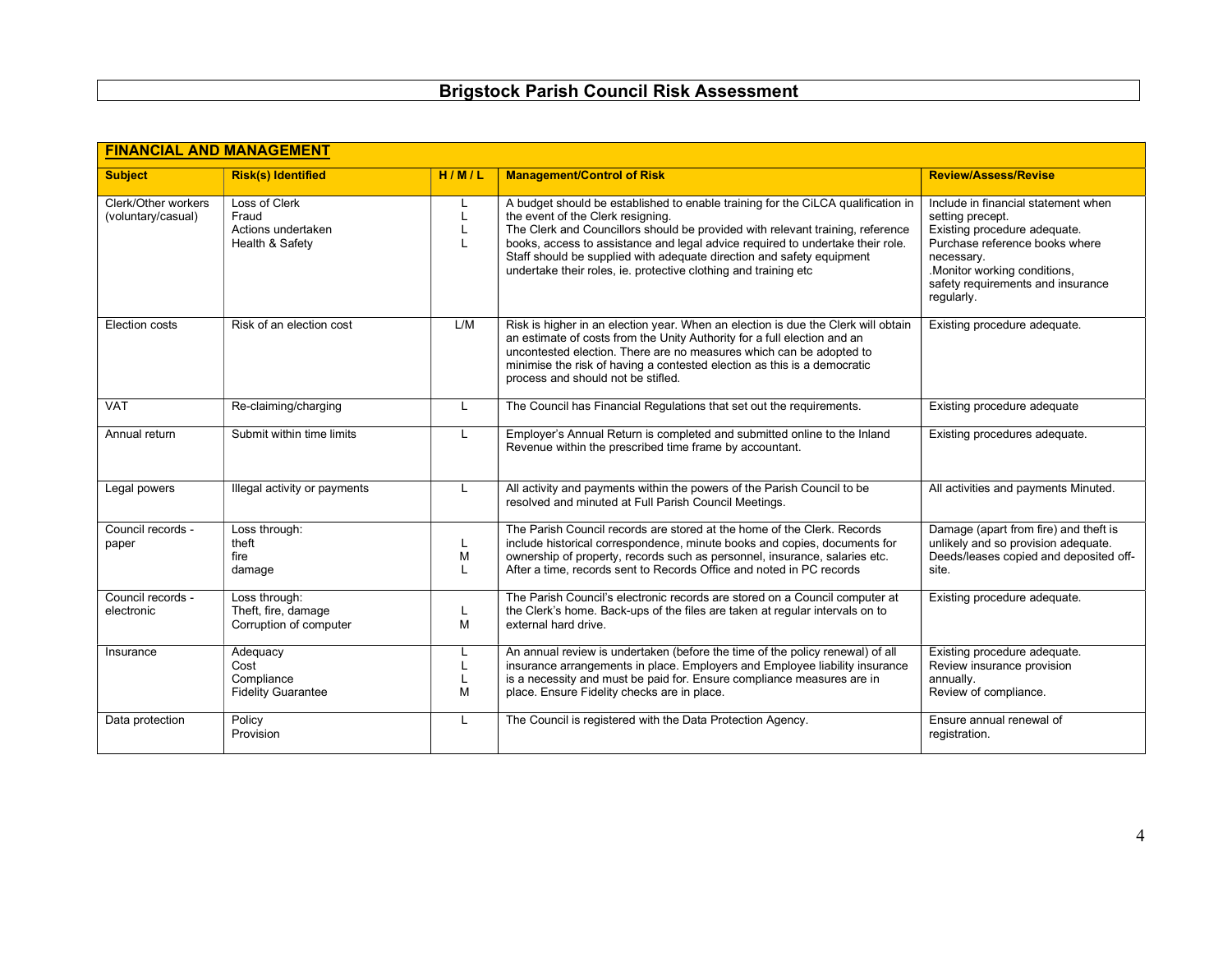| <b>FINANCIAL AND MANAGEMENT</b> |                             |       |                                                                                                                                                                                                                                                                                                                                                                                                                                                                                                                                 |                                                                       |  |
|---------------------------------|-----------------------------|-------|---------------------------------------------------------------------------------------------------------------------------------------------------------------------------------------------------------------------------------------------------------------------------------------------------------------------------------------------------------------------------------------------------------------------------------------------------------------------------------------------------------------------------------|-----------------------------------------------------------------------|--|
| <b>Subject</b>                  | <b>Risk(s) Identified</b>   | H/M/L | <b>Management/Control of Risk</b>                                                                                                                                                                                                                                                                                                                                                                                                                                                                                               | <b>Review/Assess/Revise</b>                                           |  |
| Freedom of<br>Information Act   | Policy<br>Provision         | М     | The Council has a model publication scheme for Local Councils in place. The<br>Council is able to request a fee for any information requested to cover the cost<br>of consumables and the clerk's time.                                                                                                                                                                                                                                                                                                                         | Monitor and report any impacts of<br>requests made under the FOI Act. |  |
| Meeting location                | Adequacy<br>Health & Safety | м     | The Parish Council Meetings are held at the Village Hall. A Councillor holds a<br>key and in the event the councillor being indisposed the Clerk will contact a<br>key holding member of the Village Hall Committee for access to the building.<br>The premises and the facilities are considered to be adequate for the Clerk,<br>Councillors and Public who attend from Health & Safety and comfort aspects.<br>Notice on bottom of agenda asking public to say if place not suitable to attend<br>so other room can be used. | Existing location adequate.                                           |  |
| <b>Street Lighting</b>          | Risk/injury to third party  |       | Insurance is in place. Ongoing maintenance contract with K&M Lighting in<br>place                                                                                                                                                                                                                                                                                                                                                                                                                                               | Existing procedure adequate.<br>Review when necessary.                |  |

| <b>ASSETS</b>                                                 |                                                               |       |                                                                                                                                                                                                                                                                                                                                    |                                                                            |  |
|---------------------------------------------------------------|---------------------------------------------------------------|-------|------------------------------------------------------------------------------------------------------------------------------------------------------------------------------------------------------------------------------------------------------------------------------------------------------------------------------------|----------------------------------------------------------------------------|--|
| <b>Subject</b>                                                | <b>Risk(s) Identified</b>                                     | H/M/L | <b>Management/Control of Risk</b>                                                                                                                                                                                                                                                                                                  | <b>Review/Assess/Revise</b>                                                |  |
| Street Furniture and<br>Open Spaces<br>Property<br>Cemeteries | Loss or Damage<br>Risk/damage to third<br>party(ies)/property |       | An asset register is kept up to date and insurance Is held at the appropriate<br>level for all items. Regular checks made of all equipment by Members of the<br>Parish Council or Clerk.                                                                                                                                           | Existing procedure adequate.<br>Review insurance requirements<br>annually. |  |
| Noticeboards                                                  | Risk/damage/injury to<br>third parties<br>Road side safety    |       | Parish Council has one notice board sited at the village Hall. The location is<br>approval by relevant parties, has insurance cover, inspected regularly by the<br>Clerk - Any repairs/maintenance requirements brought to the attention of the<br>Parish Council.<br>Noticeboard in Church Walk also belongs to PC and inspected. | Existing procedure adequate.                                               |  |